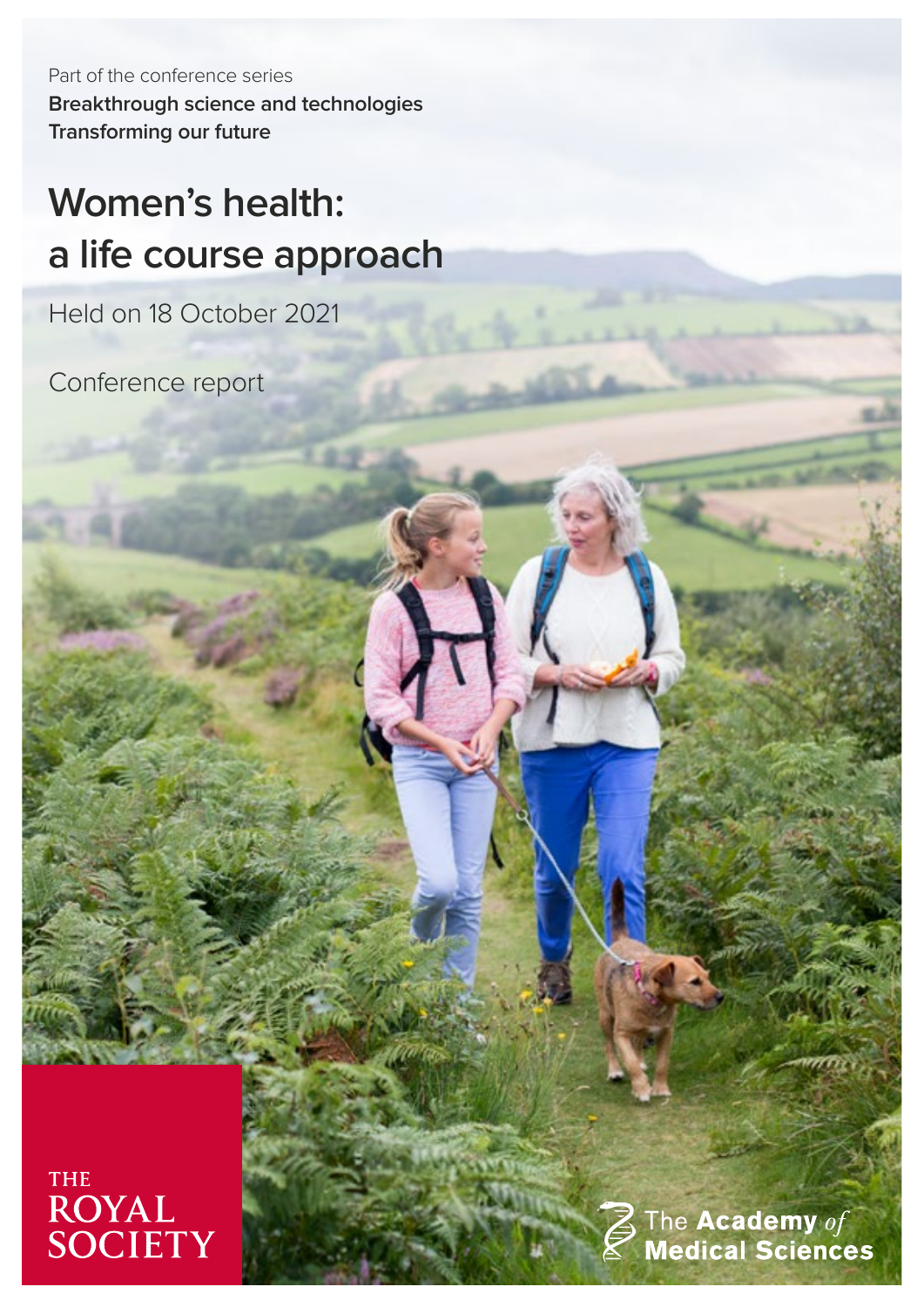### Introduction

On 18 October 2021, the Royal Society and the Academy of Medical Sciences held an online event exploring the life course approach to women's health.

Keynote talks covered experiences of the healthcare system and the importance of a wholistic approach to women's health. Key interventions that occur at different stages across the life course were covered, including menstrual and sexual health, pelvic floor dysfunction and recovery, integration of digital health for women, and novel treatments for menopausal symptoms. A final panel discussion discussed inequalities in women's health and research.

The conference brought together experts from industry, academia, the NHS and the wider scientific community.

This meeting, supported by AstraZeneca, forms part of the Royal Society's Transforming our Future series and the Academy of Medical Sciences' FORUM programme. The meeting organisers were Professor Philippa Saunders FMedSci FRSE, University of Edinburgh; Dr Pauline Williams CBE FMedSci, GlaxoSmithKline and Professor Dame Valerie Beral DBE FMedSci FRS, Nuffield Department of Population Health.

The Transforming our future meetings are unique, high-level events that address scientific and technical challenges of the next decade and bring together leading experts from the wider scientific community, industry, government and charities. The meetings are organised with the support of the Royal Society Science, Industry and Translation Committee.

The Academy's FORUM programme brings together industry, academia and the NHS, as well as the charity, regulatory and wider healthcare sectors. It provides an independent platform to bring together leaders from across the life sciences sector to discuss scientific opportunities, technology trends, translational challenges and strategic choices in healthcare.

This report is not a verbatim record, but a summary of the discussions that took place during the day and the key points raised. Comments and recommendations reflect the views and opinions of the speakers and not necessarily those of the Royal Society or the Academy of Medical Sciences.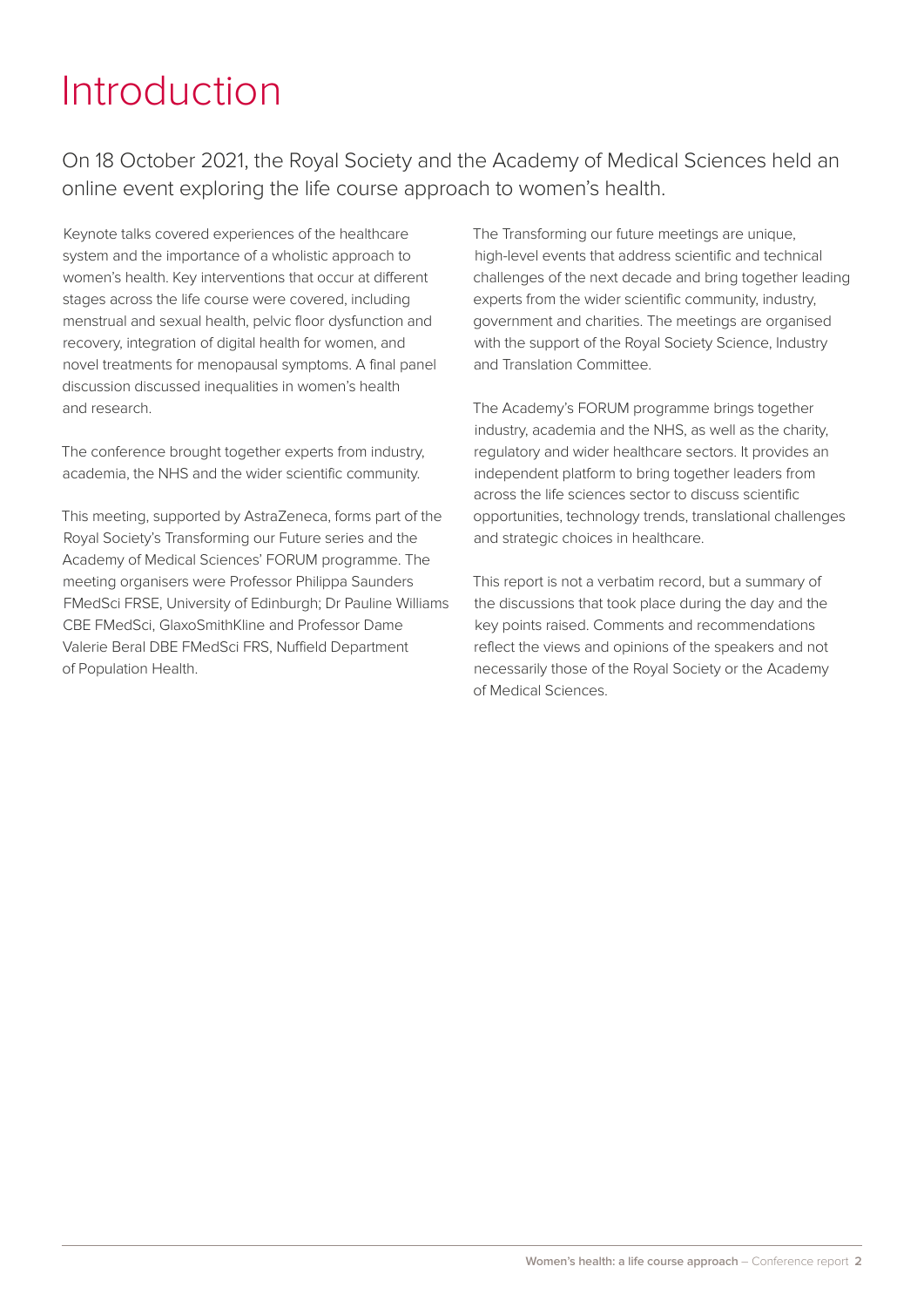### Executive summary

In March 2021, the UK Government launched a call for evidence seeking views to a Women's health strategy in the UK. The rationale was that women are often failed by the healthcare system, that women spend a greater proportion of their lives in ill health than men, and that there are growing geographic disparities for women in terms of access to services, experiences, and outcomes.

Social and economic status are strong determinants of health, yet globally women have an unequal offering compared to men. Women's health has historically not been considered a primary policy target by life sciences research and the healthcare system, yet new interventions and technologies are being developed to support a holistic life arc approach that would empower women and improve their health. However, new solutions must be evidencedbased and be inclusive. Key themes from the meeting include:

### **Equality in research and treatment**

- Research into new therapies and health solutions must be inclusive and consider gendered data<sup>1</sup>. Over 70% of recent biomedical experiments did not report sex as a variable of interest.
- Although more women are being recruited into phase 3 trials, the meaningful analysis of outcome by sex remains absent or incomplete.
- Despite advances in understanding, treatment of preeclampsia is still based on science from 1950. Only one medicine designed to treat pregnancy-related symptoms has been licensed in four decades.
- Funders from the UK should note that sex, gender, or diversity analysis can and should be embedded across all areas.

### **Funding for women's health**

- A lack of funding in Women's health research means that scientists are disincentivized from working in the area.
- Policy environment changes means that there is a shift from government, funders and regulators to support women's health. This needs to be accompanied by prioritising women's health in funding to allow opportunities to be seized.
- Increased funding support into women's health research is important and there are many global examples of countries doing this.
- A UK based women's health fund could work similarly to the Diabetes Transformation Fund.
- Period-related problems do not have similar advocacy groups as other clinical conditions, and periods are still a taboo topic, which hampers change and funding.

#### **Effective evidence-based approaches**

- Experts believe only 15% of new digital health tools aimed at women meet quality thresholds. Evidence is crucial to ensure women are given the best health solutions.
- The traditional approach to training doctors focuses on disease intervention rather than prevention. There is a need to consider the life environment and to focus on the things that matter to every girl or woman.
- Middle government bureaucracy has prevented many simple and practical solutions for women's health being implemented. One such solution would be to develop women's health hubs, which deal with all elements of service providers in one visit.

"There has never been a more pressing need, or better time to grasp the opportunity to reframe and rethink the delivery of patientcentred health care that will address the needs of all women, and those who identify as female, throughout the life course regardless of their location or health status."

Philippa Saunders, University of Edinburgh

1. This report uses the ONS definitions of 'sex' and 'gender'. What is the difference between sex and gender? The Office for National Statistics https://www.ons.gov.uk/economy/environmentalaccounts/articles/whatisthedifferencebetweensexandgender/2019-02-21 (accessed 29 March 2022)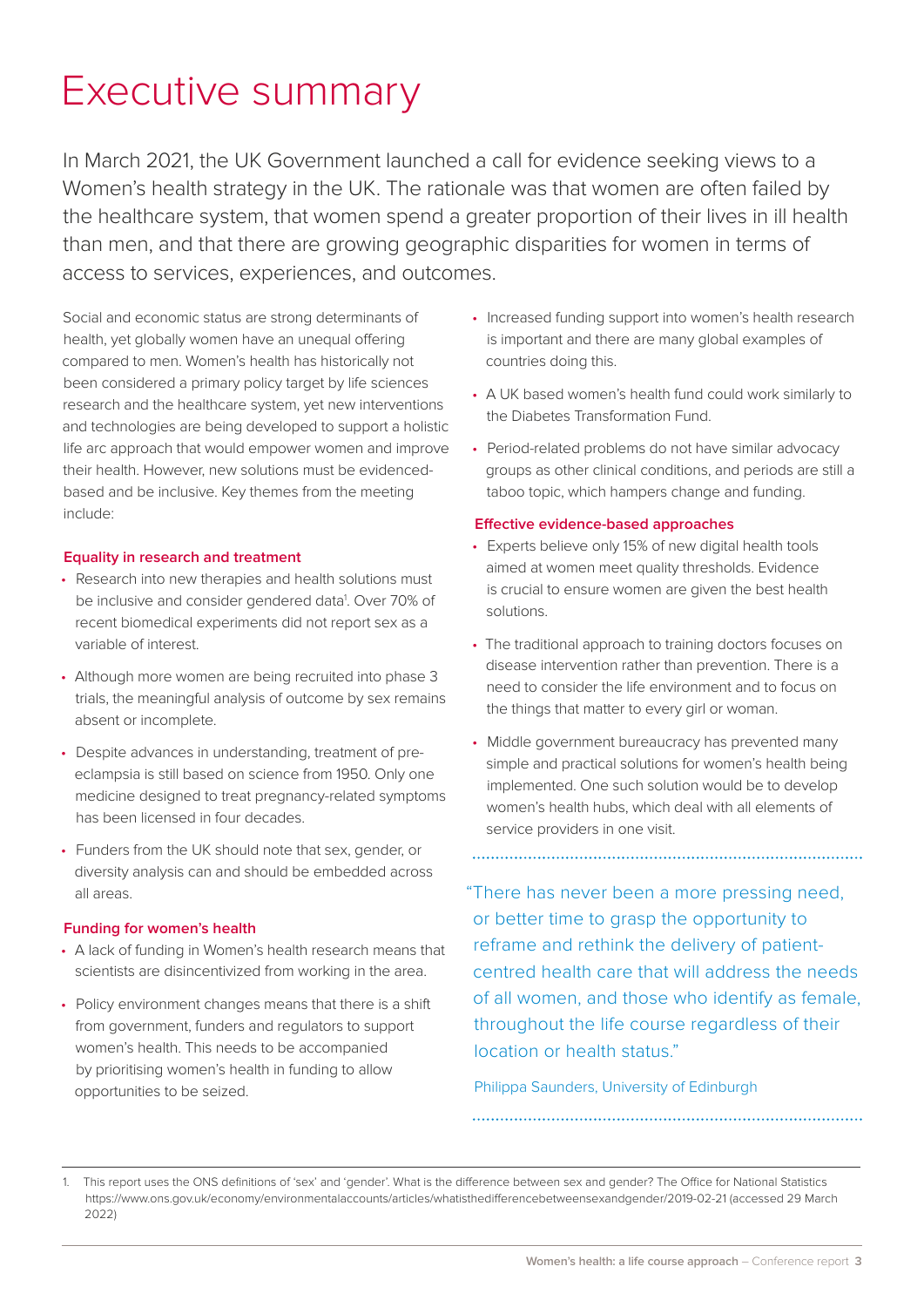### A wholistic life course approach to women's health

Professor Neena Modi, Imperial College London spoke about factors adversely affecting health across the life course, inequity for women in the healthcare system, and the policies needed to improve positive health trajectories.

Human health is a cardinal determinant of productivity, innovation, resilience and a country's wealth and wellbeing. However, failure to recognise these relationships, coupled with gender-inequity, has meant the contribution of women's health to population health and wellbeing has not been a primary policy focus.

### **A life course approach and determinants of human health**

Life course health starts with genetic endowment and is then influenced by multiple external factors pre-birth, in early life, and through to end of life care. Scientists increasingly understand the biological mechanisms, such as epigenetic programming, that lead from adverse early exposures and experiences to compromised health and health trajectories.

The principal determinants of health lie outside healthcare and are the conditions in which we are conceived, growup, and age. For example, diabetes and cardiovascular disease are the principal chronic, non-communicable diseases that ravage societies around the world, and risk factors for these diseases start at birth. Most recent estimates suggest that healthcare only contributes  $\sim$  11% to overall health.

### **An unequal healthcare system in the UK and globally**

Inequality starts early. Maternal physical and mental health are prime determinants of infant and hence population health. Yet, in many countries, over 50% of pregnant women are overweight, 40% are anaemic, 10% experience peripartum or postpartum depression, and 20% have no access to a health professional during childbirth. The social preference for boys results in unequal treatment of young girls, including poorer nutrition, less expenditure on healthcare, and lower immunisation rates<sup>2</sup>.

In the UK, healthcare is biased against women, with only one medicine designed for use in pregnancy having been licensed in four decades. Additionally, 98% of all medicines have insufficient or no safety data to guide dosing during pregnancy and lactation<sup>3</sup>. Women are also 50% more likely to have a heart attack misdiagnosed and less likely to be prescribed medications to prevent a second attack.

COVID-19 has shown that women have been more adversely indirectly impacted through reallocation of resources and priorities, increases in unpaid care work, increase in gender-based violence, and an increase in food, employment, and financial insecurity. Even personal protective equipment is designed primarily for men<sup>4</sup>.

"A focus on women's' health as a policy priority would bring immense benefit to economic prosperity, and help redress the cumulative adverse effects of longstanding gender inequity."

Neena Modi, Imperial College London

<sup>2.</sup> IHME, Global Burden of Disease (2018)

<sup>3.</sup> Adam MP, Polifka JE, Friedman JM. Evolving knowledge of the teratogenicity of medications in human pregnancy. Am J Med Genet C Semin Med

Genet. 2011 Aug 15;157C(3):175-82. doi: 10.1002/ajmg.c.30313. Epub 2011 Jul 15. PMID: 21766440 (accessed 23 March 2022)..

<sup>4.</sup> Chakladar and Ascott, BMJ 2021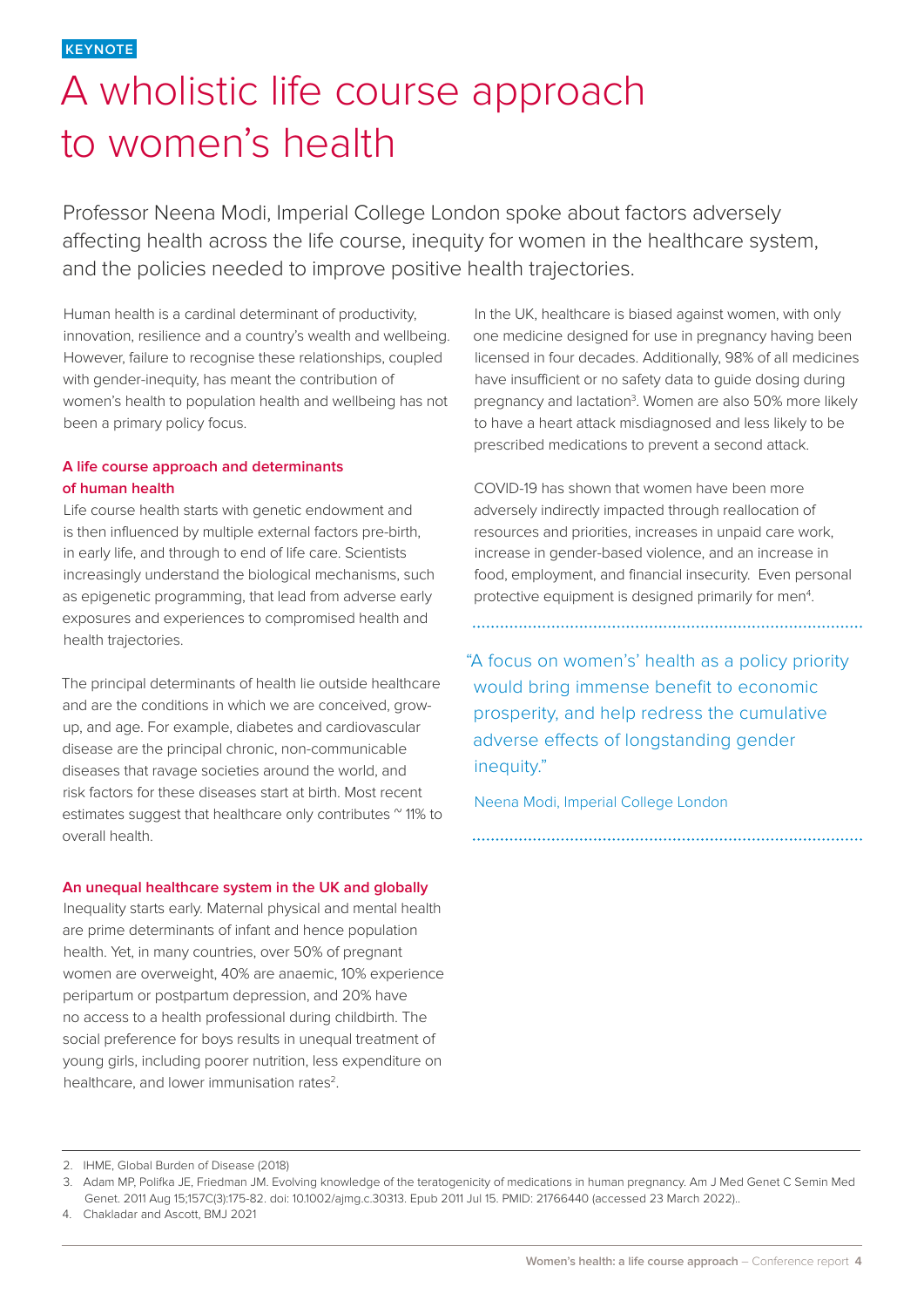### **What should be done?**

Research must be smarter. Large databases, such as the UK National Neonatal Research Database and eNewborn, allow the disaggregation of data, which helps to measure and evaluate outcomes by sex and other sub-groups. Collaboration would help the development of these datasets that have large enough power to detect sexbased effects. Research should include fair representation of men and women, a standard that funders, sponsors, and regulators could require.

At an economic scale, current policies penalise practices that improve health such as breast-feeding and parenting, through financial and career progression penalties. There is wider responsibility to ensure economic systems measure and assign value to activities that initiate healthy life course trajectories and promote health, and with science, are rooted in social justice.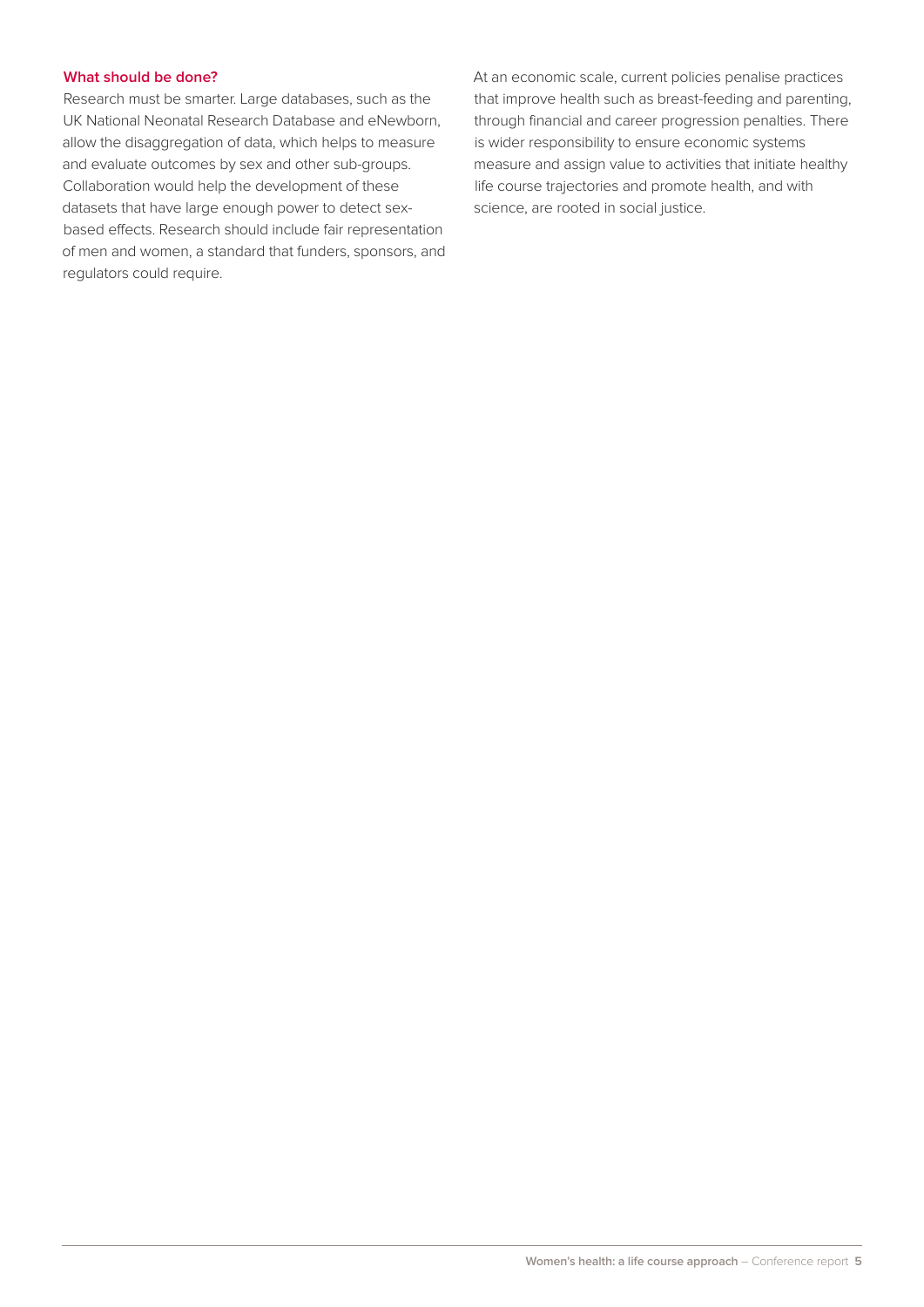**KEYNOTE**

### An evidence-based approach: fair representation and early intervention

Baroness Nicola Blackwood, spoke as a patient and the Chair of Genomics England, about the need for more disaggregated data to help women make evidence-based decisions about their health.

Nicola was thirty-three when she was diagnosed with a genetic condition that had caused her significant physical and mental health issues since childhood. Despite the diagnosis, it was a struggle to become medically stabilized. Not only is the disease poorly researched, but the medication had not been tested in pregnancy and so there was a lack of data on what pregnancy and childcare would mean for her or her child's health. This led to Nicola deciding that she could not have biological children of her own.

### **The gender health gap**

Statistics show that too many women are affected by late or misdiagnoses, are more likely to have a burden of care reducing time to seek treatment, and more likely to face workplace discrimination when they suffer from ill health. When women seek to make informed decisions to maintain health, data is heavily focused on men.

Dementia is the leading cause of death among British women, yet a UCL study from 2016 found that women with dementia have fewer visits to the GP, receive less health monitoring and take more potentially harmful medication than men with dementia<sup>5</sup>. Women reporting pain symptoms are often prescribed sedatives instead of pain medication, implying their symptoms are ascribed to anxiety by health providers; and while three quarters of women take medication during pregnancy, 73% of drugs have no safety information for pregnant women.

#### **Genomics England**

A strong foundation of unbiased data is needed to give women early and accurate diagnosis, and clear clinical options. At Genomics England (GE) data sets are diversified to remove bias through structure, ethics, and analytics, ensuring equality of access to the services.

GE's 100,000 genomes project is the largest national sequencing project in a healthcare setting globally. Already, many strands of research have led to diagnoses and clinical care for thousands of patients. One in four undiagnosed rare disease participants are now being diagnosed and 50% of cancer participants are shown to have cancer-causing mutations in their genome. GE's growing collection of breast cancer genome sequences link to radiology and pathology images generated during the patient's care, giving new insights.

These multi-modal approaches are a world first and have led to success with COVID sequencing studies in partnership with REACT<sup>6</sup>. GE's ambition is to embed whole genome sequencing in routine healthcare and ensure equitable access to early accurate diagnosis.

<sup>5.</sup> Claudia Cooper, Rebecca Lodwick, Kate Walters, Rosalind Raine, Jill Manthorpe, Steve Iliffe, Irene Petersen, Inequalities in receipt of mental and physical healthcare in people with dementia in the UK, Age and Ageing, Volume 46, Issue 3, May 2017, Pages 393–400, https://doi.org/10.1093/ ageing/afw208 (accessed 23 March 2022).

<sup>6.</sup> REACT-Genomics England (GE) sub-study (REACT-GE): Multi-omics to identify biological pathways underlying susceptibility to and severity of SARS-CoV-2 infection (accessed 23 March 2022).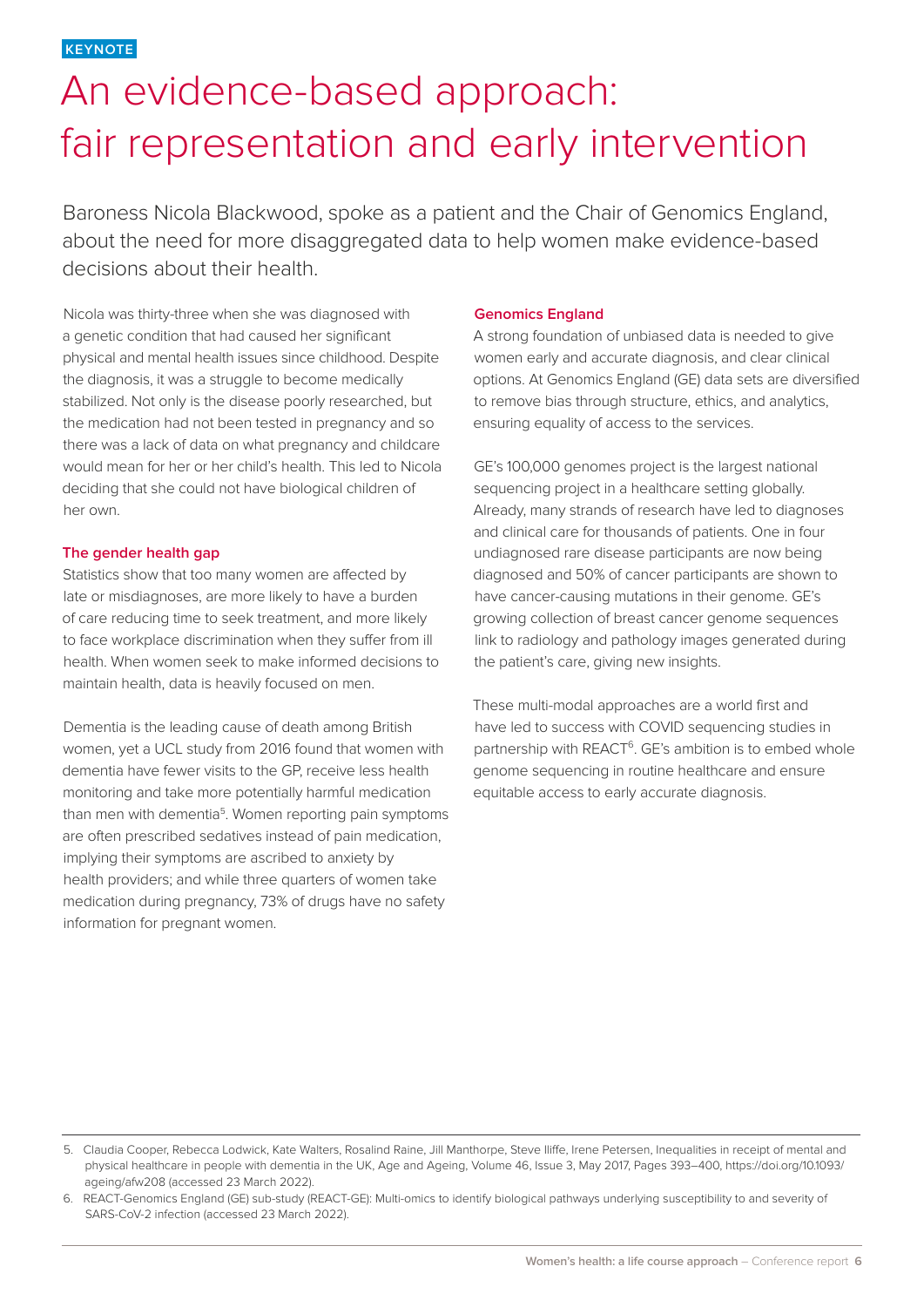### **Vision for the future**

The bigger clinical picture still excludes women with low representation in clinical trials (phase  $1^{\circ}$  22%), and as of 2016, 70% of biomedical experiments did not report sex as a variable of interest. Although, recent regulatory changes mean more women are being recruited into phase 3 trials, the meaningful analyses of outcomes by sex remain absent or incomplete.

The vision of the clinical research strategy<sup>7</sup> will be important for improving the diversity and pace of research whilst maintaining quality. The newly formed UK clinical research recovery resilience and growth programme will be responsible for the implementation of the new strategy. Given our knowledge about the sex differences with drugs and medical care, the continued exclusion of 50% of the population for clinical research for cost or hormonal reasons is bad science and unethical. All ethics committees should insist on proper representation of women in research.

<sup>7.</sup> The Future of UK Clinical Research Delivery Policy paper www.gov.uk/government/publications/the-future-of-uk-clinical-research-delivery (accessed 23 September 2021)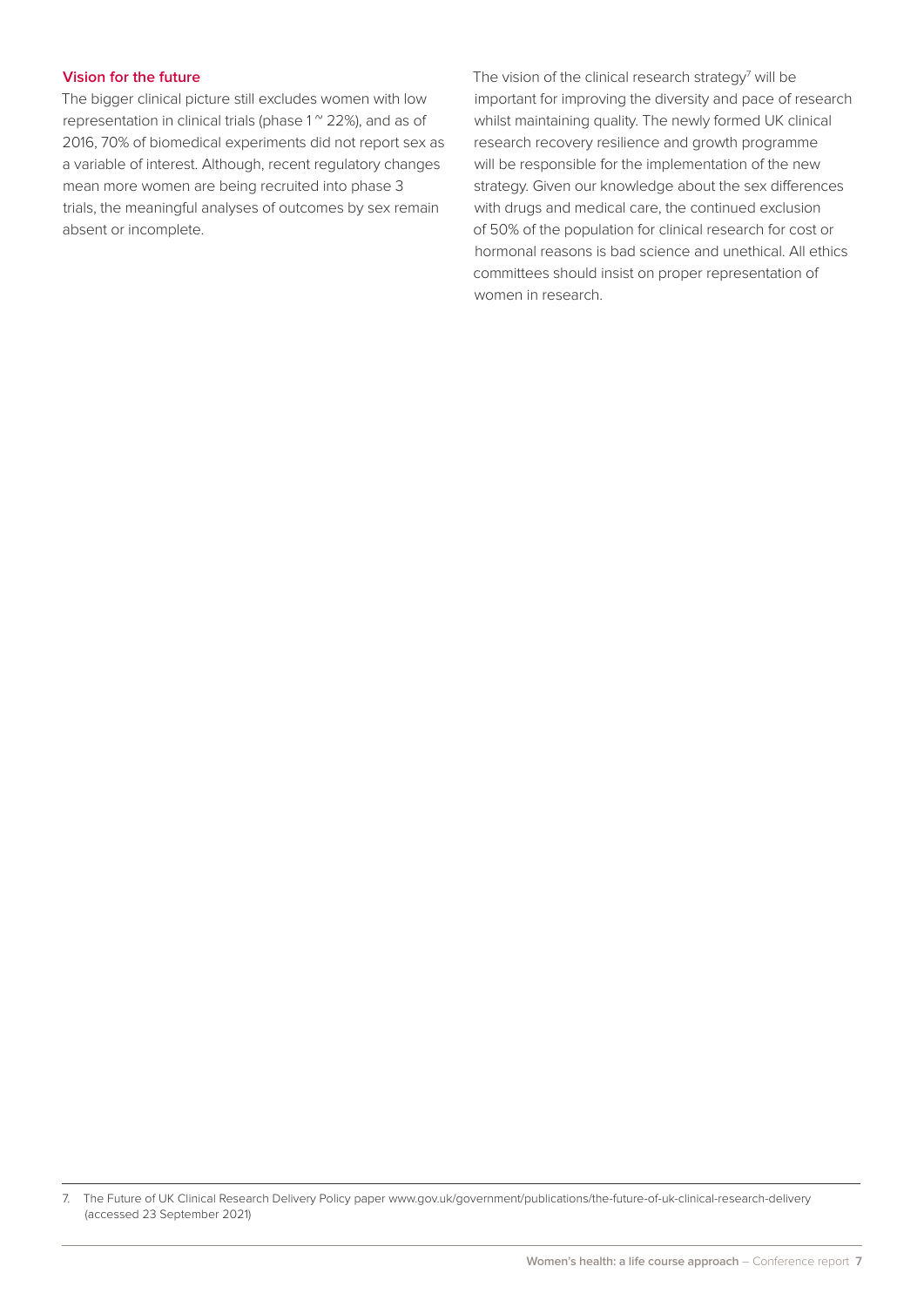## Experience of endometriosis

Candice McKenzie, Endo Warriors West Lothian, spoke about her lived experience of endometriosis and what it is to live with a chronic condition.

### **What is endometriosis?**

Endometriosis is a condition with no cure. Endometrial tissue, similar to the lining of the uterus, starts to grow in other places, such as the ovaries and fallopian tubes. Some of the early symptoms include severe and debilitating cramps, pelvic pain, long periods, and bowel and urinary disorders. In rare cases, the tissue grows extra-pelvically, occurring away from the gynaecological organs such as lungs, kidneys, bladder. Extra-pelvic endometriosis can be extremely challenging and delays diagnosis.

### **A patient journey**

Candice was diagnosed with extra-pelvic endometriosis when she was 21, a full 11 years after she first noticed bowel issues. After her periods started, her lifestyle deteriorated. Despite the delay, she was still relatively young for an endometriosis diagnosis as  $\degree$  60% of patients are misdiagnosed initially.

After diagnosis in 1999, there was limited access to information on the condition through the library and online. Candice was told that she had lost her ovary on the lefthand side, and the right-hand side was impaired, so fertility was already a problem. She underwent two surgeries within three months to try to conserve her fertility and was started on a drug which put her into a chemical form of menopause. Management of the disease required multiple surgeries, averaging one every two years. Candice did manage to get pregnant at the age of 27, however there were multiple complications, and associated pain.

At the age of 36, Candice underwent a hysterectomy and oophorectomy and was placed on a hormone replacement therapy (HRT), which caused severe problems for her health. Two weeks after her surgery, she had a painful protrusion from her pelvis that took two years to be diagnosed as endometriosis. Because of her surgery, she has no reproductive organs which meant that her gynecologist discharged her as a chronic pain patient. This meant that she was unable to receive the subsequent operations that she needed.

Ten years later, she is still taking multiple medications including one which prevents estrogen production and causes bone and hair thinning, amongst other side effects. As Candice entered menopause, lack of awareness as to how HRT affects endometriosis patients meant that she was prescribed oestrogen add back. Her body's reaction to HRT caused her to suffer severe health problems, which were misdiagnosed, and only improved when she stopped treatment.

Endometriosis is considered a pelvic condition, yet it has affected Candice's whole body and caused social isolation through her life because of stigma associated with the condition and illness preventing social engagement.

### **The work of Endo Warriors**

Endo Warriors provide support, action and awareness to the endometriosis community. Their private members hub, which has over 600 members currently, have access to monthly support meetings and one-to-ones where required.

As well as campaigning to raise research funds for and and awareness of endometriosis nationally, Endo Warriors advise and collaborate with the Scottish Government. They are members of the Scottish women's health collaboration forum for endometriosis and were appointed to the first council to support menstrual wellbeing in education in Scotland.

"If you know 10 women then you should know endometriosis."

Candice McKenzie, Endo Warriors West Lothian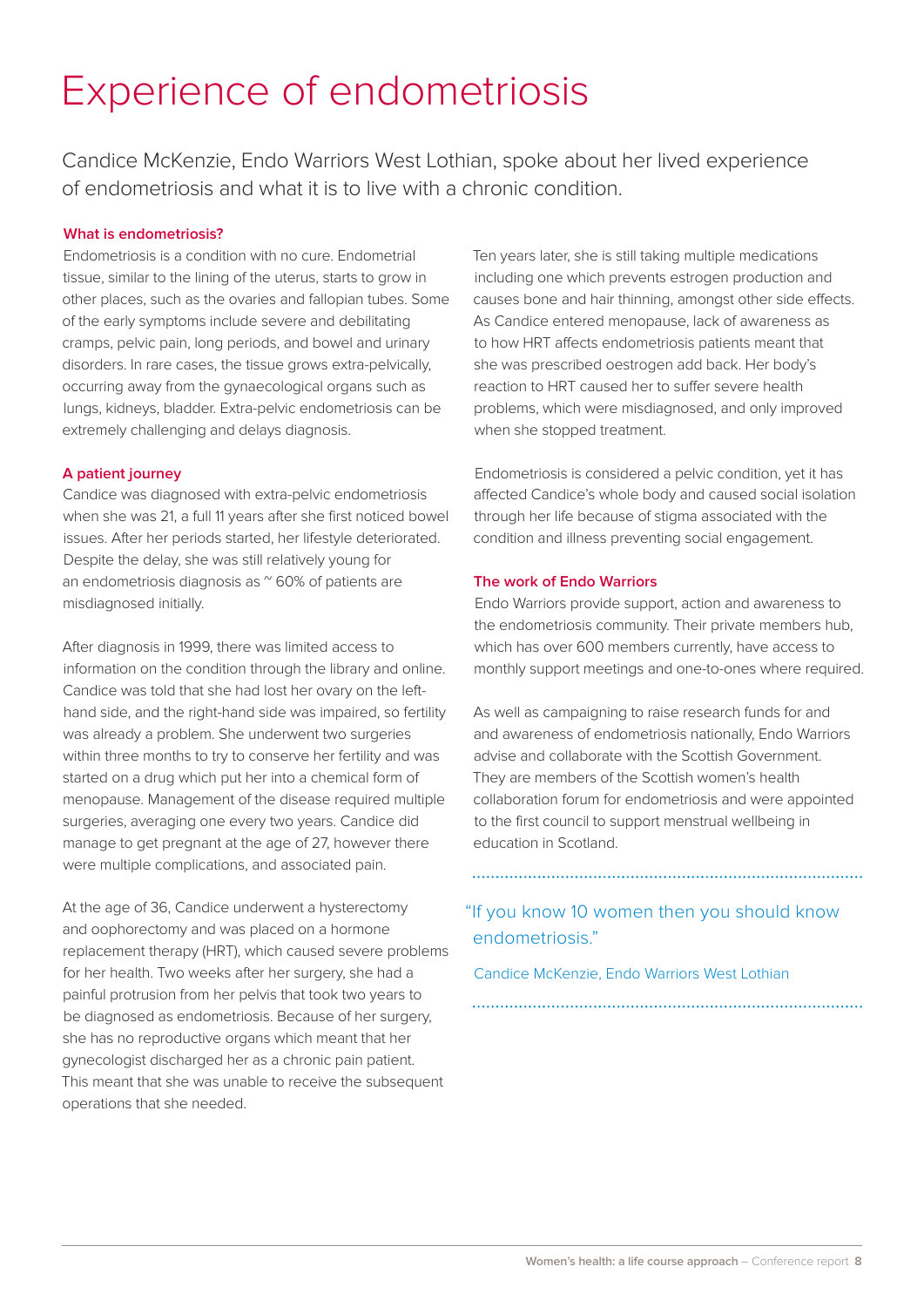# Successful health interventions across the Life course: The menstrual health and wellbeing of young women

Professor Hilary Critchley, University of Edinburgh, spoke about the need to remove the taboo around periods, the effects of heavy menstrual bleeding, and new classifications to enable better communication.

Menstrual health is a state of complete physical, mental, and social well-being and not merely the absence of disease or infirmity, in relation to the menstrual cycle<sup>8</sup>. Sommer et al estimate that a quarter of the world's population of women and adolescent girls of reproductive age, around 500 million, do not have everything they need to manage their menstruation<sup>9</sup>.

There is a growing movement to ensure that all adolescent girls and women have access to safe, hygienic menstrual management and assured menstrual health. Typical challenges include menstrual stigma, insufficient education, and limited access to menstrual materials, toilets with water, disposal mechanisms or privacy.

### **Breaking the taboo around menstrual health**

Right now, 800 million women and girls are having their period. It is a fundamental biological function and necessary for the continuation of humanity. Yet period research remains a tough area for finding funding. As period-related problems are not a single disease entity, they do not have similar advocacy groups or organisations as other clinical conditions, and periods are still a taboo topic, which hampers change.

To break the taboo, methods of communication need to be changed. The menstrual disorders committee at the International Federation of Gynecology and Obstetrics (FIGO) have devised two systems, one for terminology and one for classification, to help clinical study interpretation, dialogue between physicians and patients, and with the public.

Nomenclature is important for understanding, and the recommended classifications go under the acronyms PALM (Polyp, Adenomyosis, Leiomyoma, Malignancy & hyperplasia) for structural causes and COEIN (Coagulopathy, Ovulatory dysfunction, Endometrial, Iatrogenic, Not otherwise classified) for non $structural causes<sup>10</sup>$ .

### **Menstrual flow and anaemia**

The normal volume of blood loss from menstruation is around 35ml, however, heavy menstrual flow can lead to far greater loss of menstrual blood every month, not so uncommonly, as much as equivalent to a pint of blood. If menstrual blood loss exceeds iron intake, then iron deficiency and anaemia can occur. Approximately 30% of reproductive age women are anaemic worldwide, and a much higher number may be iron deficient, which has an impact on quality of life, with fatigue and other symptoms.

The WHO is aiming for a 50% reduction in the population of women with anaemia by 2025 but menstruation remains under recognised as an underlying cause.

<sup>8.</sup> Sex Reprod Health Matters. 2021l 29(1): 1911618

<sup>9.</sup> JAMA Health Forum. 2021;2(8):e213089

<sup>10.</sup> Munro MG, Critchley HOD, Fraser IS; FIGO Menstrual Disorders Committee. The two FIGO systems for normal and abnormal uterine bleeding symptoms and classification of causes of abnormal uterine bleeding in the reproductive years: 2018 revisions. Int J Gynaecol Obstet. 2018 Dec;143(3):393-408. doi: 10.1002/ijgo.12666. Epub 2018 Oct 10. Erratum in: Int J Gynaecol Obstet. 2019 Feb;144(2):237. PMID: 30198563 (accessed 23 March 2022).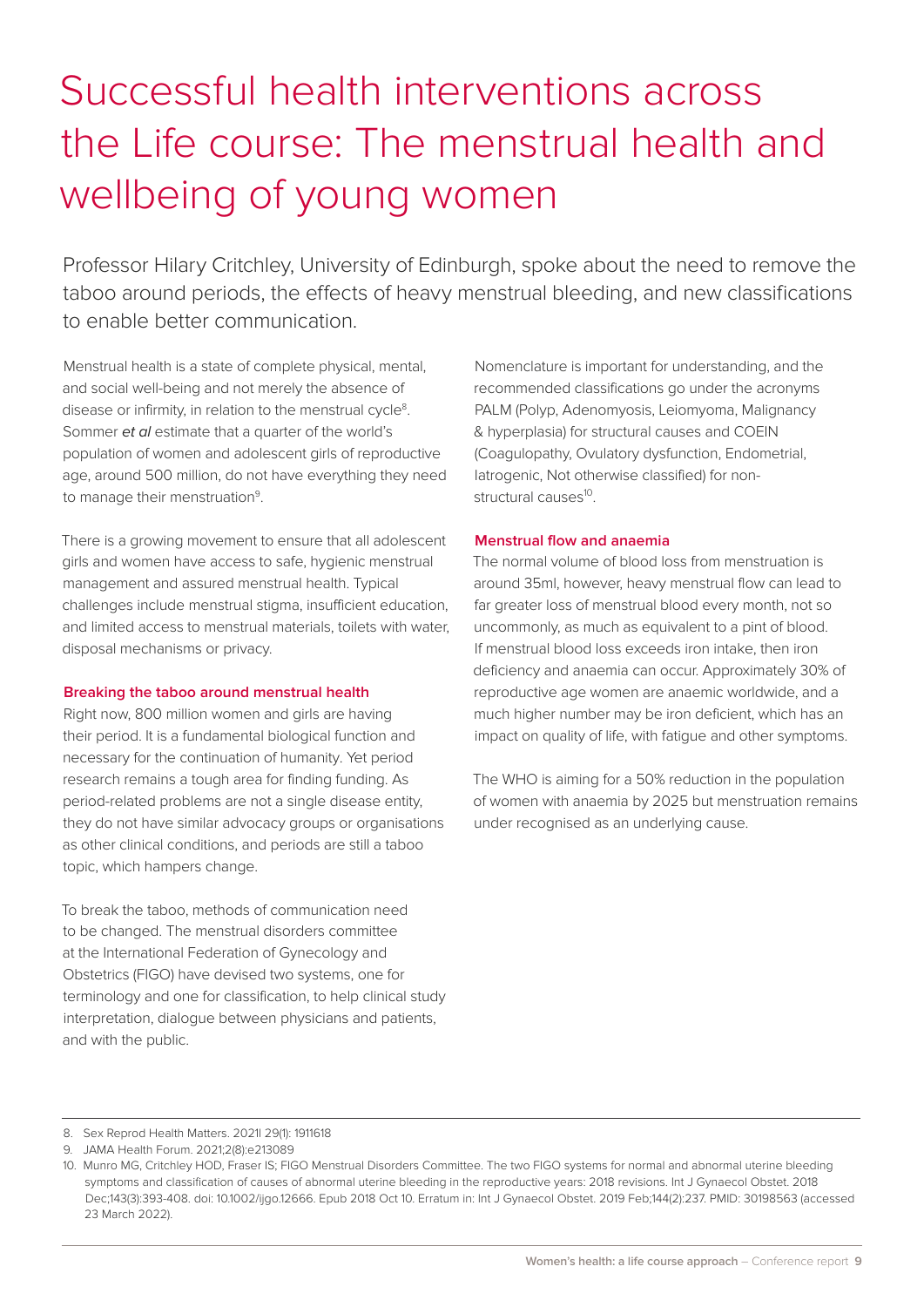The PALM-COEIN classification for abnormal uterine bleeding in the reproductive years

Illustrating the structural (PALM) and nonstructural causes (COEIN) and as described in Munro et al<sup>11</sup>.



#### **Life course approach to women's health care**

There is an opportunity to consider gynaecological health, particularly between pregnancies, and improve iron stores and reduce risk of anaemia before someone becomes pregnant, whether they are young or in a later reproductive age. It is known now that there are intergenerational risks for anaemia and the infant.

We need to talk about periods. Women are now having more periods over their lifetime (estimated as 400 now vs 40 in recent history). The impact of heavy menstrual bleeding is known, and period-related problems are indicators of underlying issues such as fibroids (also known as, leiomyoma), adenomyosis and endometriosis. There is a need for age-appropriate management options, which change across the life course.

11. Critchley. Menstruation: science and society. Am J Obstet Gynecol 2020. https://www.ncbi.nlm.nih.gov/pmc/articles/PMC7661839/figure/fig5/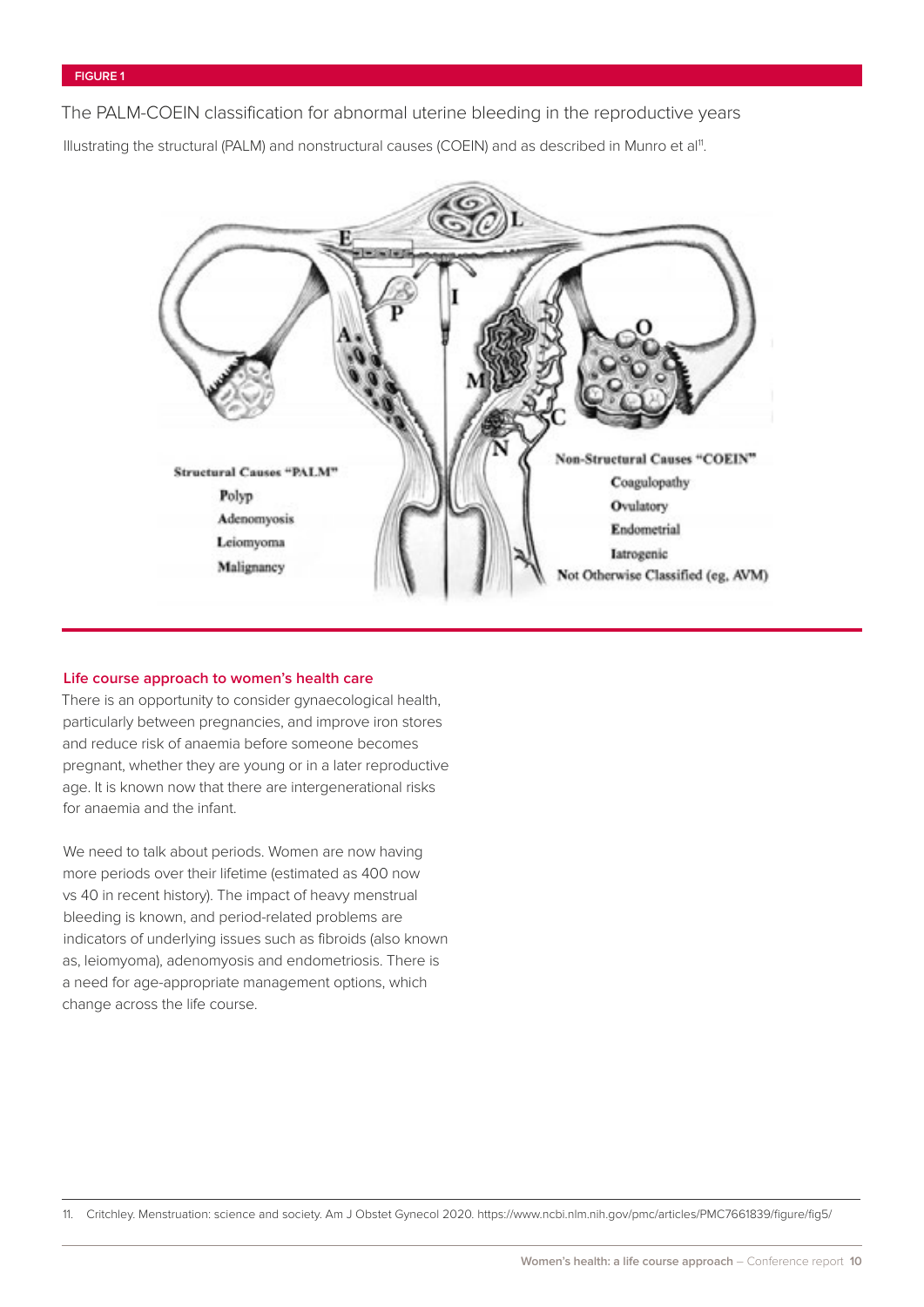# The sexual health and wellbeing of women: The national survey of sexual attitudes and lifestyles

Professor Pam Sonnenberg, UCL, explained the National Surveys of Sexual Attitudes and Lifestyles and described the sexual lifestyles of women over the life-course, as well as interventions to improve sexual and reproductive health.

The National Surveys of Sexual Attitudes and Lifestyles (NATSAL) are among the largest bio-behavioural surveys of sexual behaviour in the world. The random probability sample design means that the results are broadly representative of the British general population. Sexual lifestyles are increasingly recognised as a legitimate focus of public health policy, practice, and research.

NATSAL surveys have covered over 45,000 people and include respondents born through much of the 20<sup>th</sup> century. NATSAL-1 (1990-1991) was held in response to the HIV pandemic, NATSAL-2 (1999-2001) measured sexually transmitted infections (STIs) directly looking at Chlamydia and HPV, and NATSAL-3 (2010-2012) took a life course approach, increasing upper age limits to 74 and expanded biological sampling.

#### **Demographic and behavioural changes in sexual lifestyle**

Data shows that over the life course, frequency of sex reduces, however a sizeable proportion of survey respondents (20% – 40%) report recent sex well into the 60s and 70s. The median age of first sexual intercourse for women has reduced over time from 20 to 16, however, the median age of first child has increased from 24 to 28. Effectively, the period between first sex and first child is larger and so there are longer periods of contraception, greater partner change and this generally represents a higher risk period.

NATSAL have developed a concept of sexual competence, which incorporates consent, autonomy of decision, contraception used, and whether they felt ready. In the last survey, nearly 30% of younger women reported having sex before the age of 16 with less than 40% sexual competence.

#### **Life course interventions**

To reduce risks of unwanted pregnancy, sexual complications and cervical cancer, several policy and biologically based interventions exist.

Data indicates that if educated about sex in school, respondents were less likely to have sex before the age of 15, and less likely to undergo a number of adverse sexual health outcomes eg STI diagnosis, unsafe sex, and lack of sexual competence.

Since 1994, trends in conception have seen a steady decrease in women under 18. Several interventions have combined, including the introduction of intrauterine contraception, the successful introduction of the teenage pregnancy strategy, sexual health strategy and working with education. A critical factor is funding, and data shows that the greatest impact has been in the most deprived areas where there has been the most funding.

Interventions towards reducing cervical cancer risk, include the human papillomavirus (HPV) vaccine programme, started in 2008 with adolescent girls aged 12-13 years and catch-up at 18, and cervical cancer screening. After vaccination, data from NATSAL-3 in 2012, shows a 50% reduction in the prevalence of HPV-16/18 in the age group that was targeted. Additionally, over 70% of women aged 26-49 report having had a screen in the last 3 years, but 12% report never having had a screen, 75% of whom are at high risk.

#### **Impact of COVID on sexual lifestyle**

NATSAL COVID looked at how sexual reproductive health has been affected by the Coronavirus pandemic, conducted in July 2020 and March 2021, including 6,500 people aged 15-59 in both waves. The surveys show a reduction in sexual occurrences, but the impacts have been different across the life course, with younger people (18-24) seeing the greatest reduction. The reporting of Chlamydia testing has also decreased, possible due to the change in emphasis of the national screening programming moving away from reducing prevalence to reducing consequences of infection. The main part of NATSAL-4 will happen in summer 2022.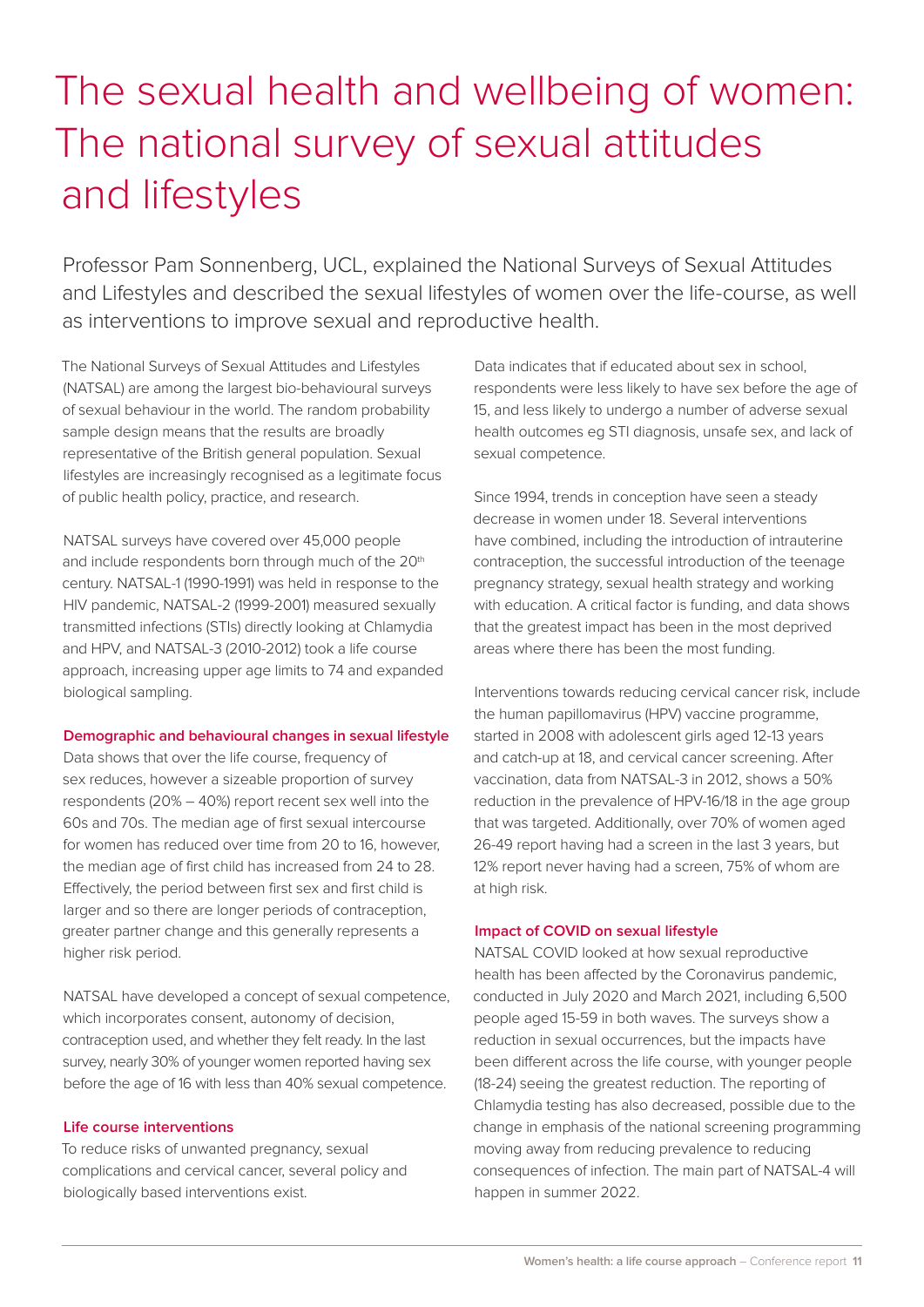# Pelvic floor dysfunction after childbirth: can we predict and prevent it?

Professor Suzanne Hagen, Glasgow Caledonian University, spoke about her work towards a longitudinal study that looks at pelvic floor dysfunction after childbirth and what could be done to prevent it.

Pelvic floor dysfunction (PFD) is a common problem after childbirth. The prevalence of postnatal PFD (symptoms of which can include urinary incontinence, faecal incontinence, pelvic organ prolapse) varies in the literature according to definition, method of data collection and follow-up duration. Few studies have followed a large cohort to monitor the prevalence over time.

The ProLong study, recruited over 8,000 women who gave birth in 1993 and 1994, in three centres: Aberdeen, Birmingham, in the UK and Dunedin in New Zealand. The cohorts were followed up at 6 and 12 years in all three centres. A 26-year follow up in the UK centres has recently been completed and the results have the potential to enable development of a prediction model to aid intervention.

### **The effect of delivery mode history**

The study investigated the impact of mode of delivery of the baby during birth, exploring five categories; spontaneous vaginal delivery only, caesarean section delivery only, 1 or more deliveries involving forceps, 1 or more vacuum extractions without forceps, a mix of spontaneous vaginal or caesarian section deliveries only.

After 26 years, symptoms were still common with 60% of respondents reporting urinary incontinence, 21% reporting faecal incontinence, and 17% reporting symptoms associated with prolapse within a four week period. Results on delivery mode indicated that the highest prevalence after 26 years, across all three key symptoms, came from vacuum or forcep delivery groups. The lowest prevalence of symptoms came from the Caesarian section group.

### **Can we intervene?**

Data can be used to identify risk factors such as the delivery mode history and other modifiable risk factors eg Body Mass Index (BMI). Once identified, selective use of caesarian section, and interventions known to be effective such as weight management, and pelvic floor training can be employed.

To develop a validated statistical risk prediction model, collaborations were set up with teams in Sweden, New Zealand and the US. The model will be used to predict individual risk of PFD at 12- and 20-years post-delivery using two prospective cohort studies. Data from 8,000 women has since been gathered and translated into a freely available risk calculator (UR-Choice) that can be used to counsel a women before and after pregnancy and consider care pathways to mitigate against the risk.

### **Future plans**

Professor Hagan and colleagues are developing a protocol for a randomised controlled trial of the UR-Choice intervention. The project is timed well as there are widespread concerns around women's pelvic health eg the Cumberlege report<sup> $12$ </sup> highlighted that women are not being listened to. NHS England plan to develop pelvic health services for postnatal women as well as adopting recent NICE Guidelines (December 2021), which are making research recommendations about production tools for pelvic floor dysfunction.

12. First Do No Harm - The report of the Independent Medicines and Medical Devices Safety Review (accessed: 23 March 2022).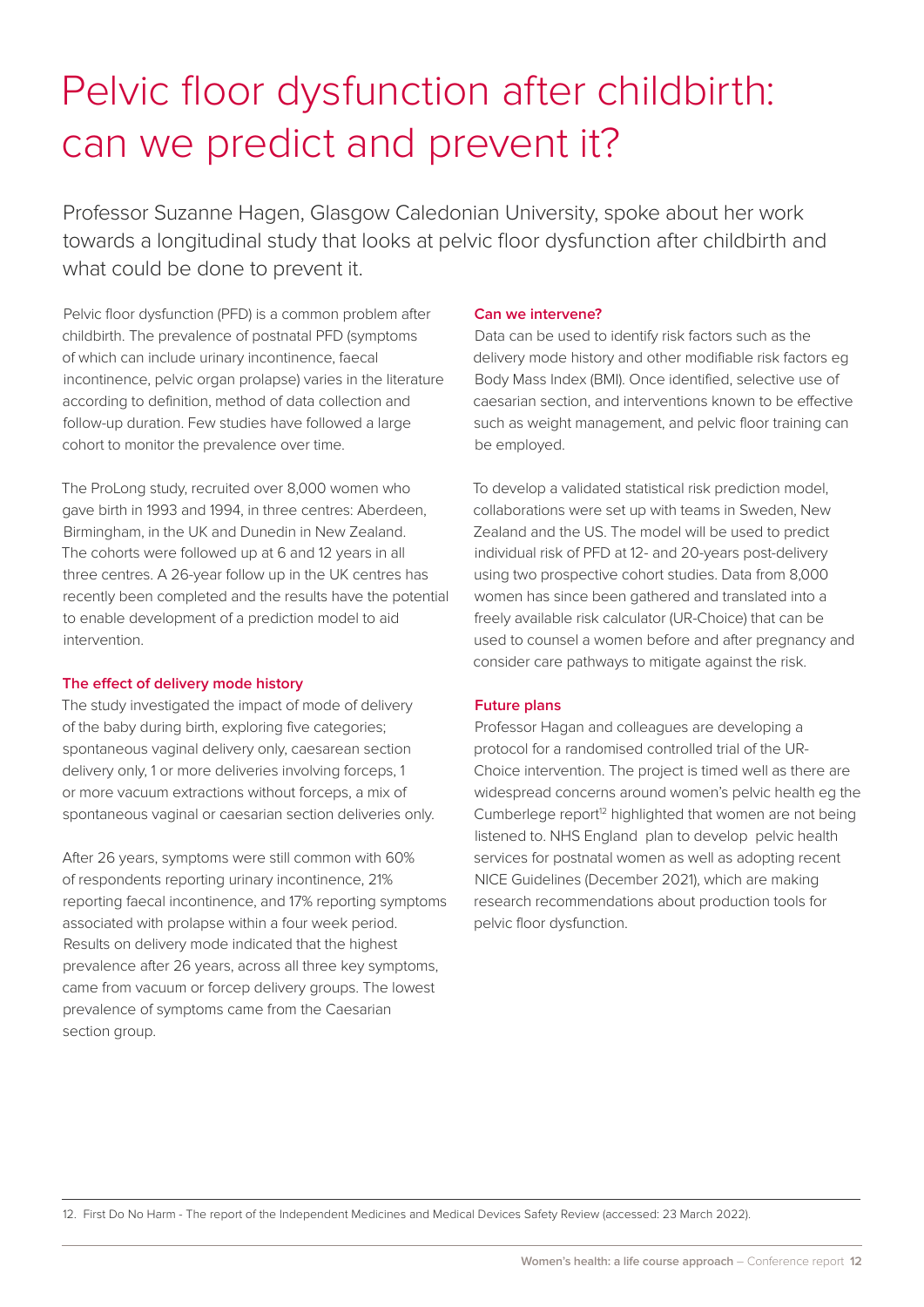### Digital technology to empower women about their health

Jenny Thomas, *DigitalHealth.London*, spoke about FemTech and its potential to help those who identify as women, to understand their bodies and empower them to manage their own health.

### **Women plus digital health**

Femtech is short for female technology and it's used to describe services, products, and software, which are created with a specific focus on women's health. The term itself is controversial with calls for a change to "Women plus digital health" as a more inclusive term<sup>13</sup>. Ida Tin who initially coined "FemTech" wanted to create an umbrella phrase which would aid venture capital investment into the sector.

In 2019, the Femtech industry was valued at £19 billion; by 2027 it is expected to reach £60 billion. A recent report released by Rock Health categorised the various market sectors for Femtech including pregnancy, postpartum, and parenthood; primary and preventative care; fertility; sexual and reproductive care; chronic disease; hormone related conditions, and behavioural health. Femtech is already here and making services more convenient.

"The NHS is one of the biggest employers of women in the world. With one in eight women leaving the workforce due to the menopause, it makes huge sense to invest in tools to retain experienced NHS staff…"

Jenny Thomas, *DigitalHealth.London*

### **How can digital technology be used to empower women?**

Technology can be used to empower women in straightforward ways. Online platforms are increasing the reach of healthcare service providers and aid accessibility by gaining feedback from women more rapidly in a more diverse way, which has a critical function in designing effective services for all women. Irth (Birth, with the B dropped for bias) is an app with the goal of ending racism in maternity care by allowing mothers to discreetly report their experiences.

New services are being implemented to deliver direct to women,reducing the pressure on GPs eg HANX, an online contraceptive pill delivery service and Healthy.io which enables women to take a urine test at home, take it straight to the pharmacy for diagnosis by Artificial Intelligence (AI) and therefore get a much more rapid diagnosis/treatment of urinary infections. Another example is Peppy Health which provides expert support and resources for people, especially women, during critical life transitions. One of their services, Peppy Menopause provides women with access to virtual consultations and instant messaging with experts to help them navigate this difficult life transition.

13. As 'Femtech' is still the most widely recognised term, we have continued to use it throughout this section.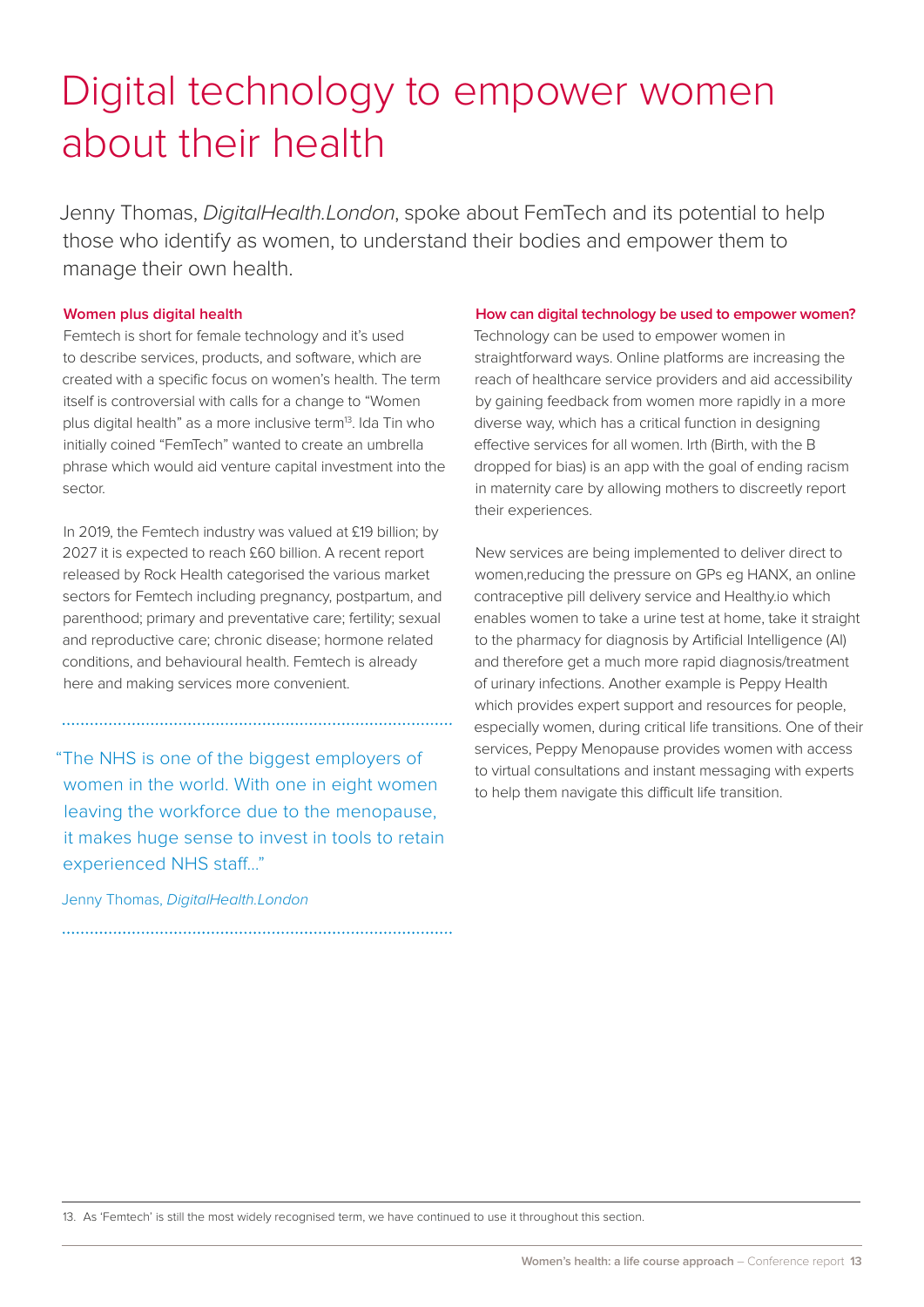### **Key challenges**

New technologies empowering women's health face challenges around data privacy, evidence generation and adoption. ORCHA review and certify digital health technology and believe only 15% of new digital health tools aimed at women meet quality thresholds. Evidence is crucial to ensure women are given the best health solutions.

Widespread adoption of evidence backed digital tools would support an under-pressure health system. However, for the UK to benefit from the technology, the workforce requires upskilling, empowerment, and support. At NHS leadership level, work is being done to upgrade IT systems and the quality of data being shared. Although important as a foundation, there is little reimagining of pathways and considerations about improvements for women.

There is growing evidence that shows that health tech can reduce inequalities and access to healthcare advice. The taboo of women's health is being reduced and sickness absence rates are being reduced. However, founders need access to the tools required to evaluate their solutions. A women's health Fund would help to accelerate innovations in this space and could mirror the impact seen from the Diabetes Transformation Fund.

"Since launching the DigitalHealth.London Accelerator programme five years ago, I've seen the tide slowly begin to turn and we are starting to see new digital technologies emerge to support women."

Jenny Thomas, DigitalHealth.London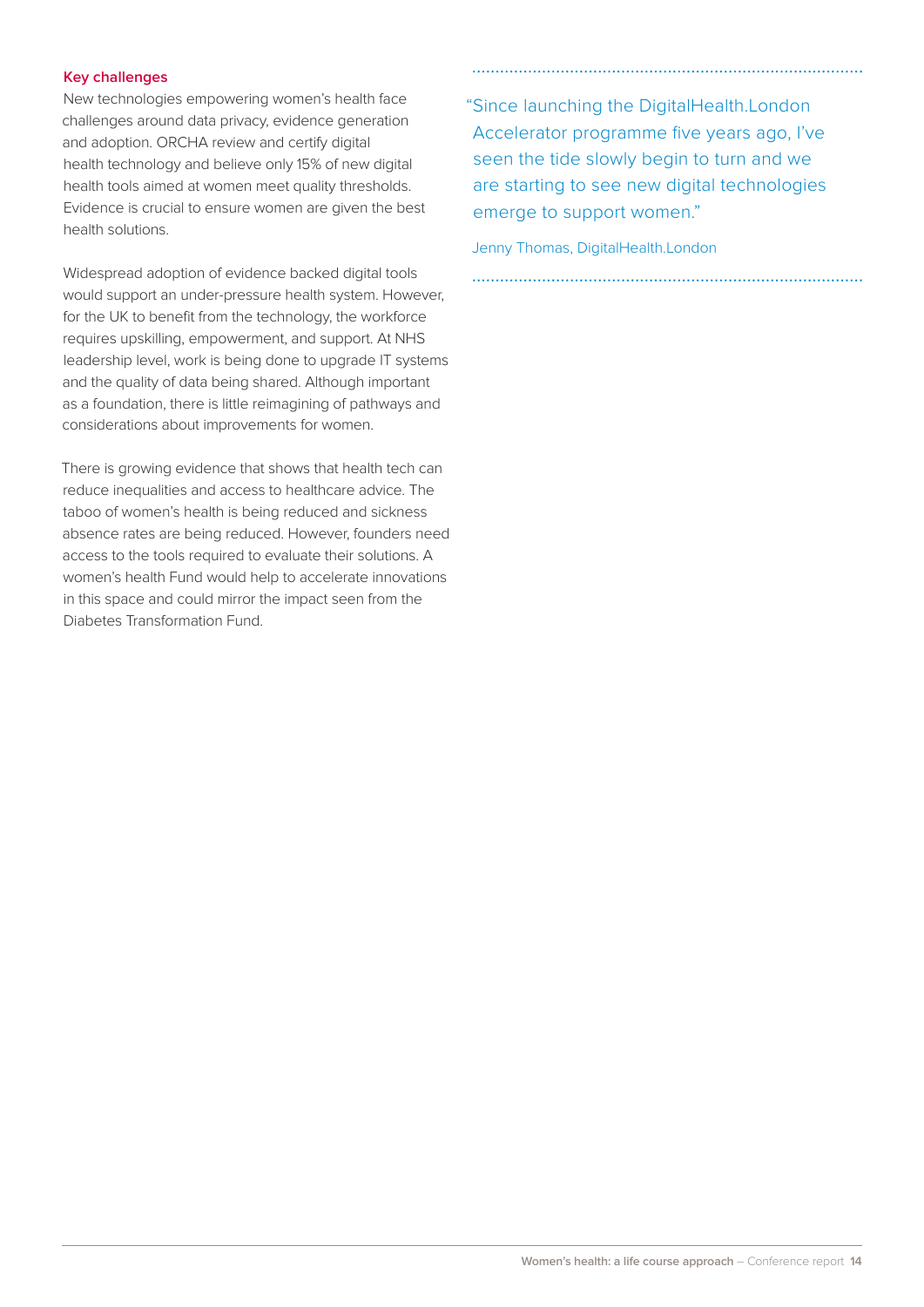# Developing a non-hormonal therapy for menopause symptoms

Dr Mary Kerr, CEO of NeRRe Therapeutics, spoke about the unmet need and exploration of the potential role of a non-hormonal treatment for symptoms of menopause.

Menopause affects all women, with 20 – 40% of menopausal and perimenopausal women experiencing symptoms that affect their daily functioning to an extent that requires them to see a physician. These symptoms are chronic, affecting women for up to ten years, and can be debilitating. Recent news reporting indicates that up to 13 million women in the UK are currently going through the menopause or perimenopause.

#### **Risk factors for leading therapeutics**

Hormone replacement therapy (HRT) is currently the leading therapy for menopausal symptoms and is effective in treating vasomotor symptoms – hot flushes and night sweats. However, in 2002 a report by the Women's Health Initiative showed links between HRT and increased risk of breast cancer and cardiovascular conditions. This led to an immediate and dramatic reduction in the use of HRT and increased interest in non-hormonal interventions.

Most menopausal women will experience hot flushes and night sweats. Other common symptoms include sleep deprivation, vaginal dryness, weight gain, depression, and anxiety. In another report, the Women's Health Initiative found that any association with vasomotor symptoms gave an 18% increase in the risk of diabetes, and a 48% increase in risk for the 20% of women experiencing severe symptoms of the menopause. The underlying causes of this association are not well-understood.

#### **Developing non-hormonal treatments**

Neurokinins, which are peptide transmitters, are increasingly recognised as important modulators of sex hormone biology. The KNDy neuronal complex in the hypothalamus expresses kisspeptin, neurokinin B (NK-B), and dynorphin. Kisspeptin affects the gonadotropinreleasing hormone (GNrH) pathway, which controls sex hormone release in women (and men). KNDy neurons also project into an area of the brain associated with thermoregulation, a pathway which is disrupted in postmenopausal women, in whom the KNDy neuronal complex has been found to be enlarged.

This is accompanied by increased NK-B gene expression in the hypothalamus.

KaNDy Therapeutics began exploring the potential of Neurokinin receptor antagonists in treating women's health conditions, focusing on the menopause, and found scientific evidence indicating a potential role of NK-B and the NK-3 receptor in vasomotor symptoms, including research showing that an infusion of NK-B induced hot flushes in women.

### **Neurokinin 1 receptor antagonists and symptoms of the menopause**

Clinical trial data supports the role of Neurokinin 1 (NK-1) in many of the symptoms experienced by menopausal women, including hot flushes, sleep difficulty, mood, and bladder control. A study showing the efficacy of NK-1 receptor antagonists in treating insomnia found that the compound did not cause the residual cognitive impairments associated with some other insomnia treatments.

Many aspects of women's health, including menstruation, pregnancy, conditions such as endometriosis and polycystic ovary syndrome, and the menopause are associated with mood alterations, though the nature of the association between mood and sex hormone biology is not well-understood. According to a proof-of-concept study, NK-1 receptor antagonists improve mood. Importantly, the improvement was found to be fast-acting, and did not lead to the weight gain that can be associated with other antidepressants.

Two non-hormonal compounds resulting from work initially carried out by KaNDy therapeutics, before acquisition by Bayer Pharmaceuticals, are now in stage three clinical development.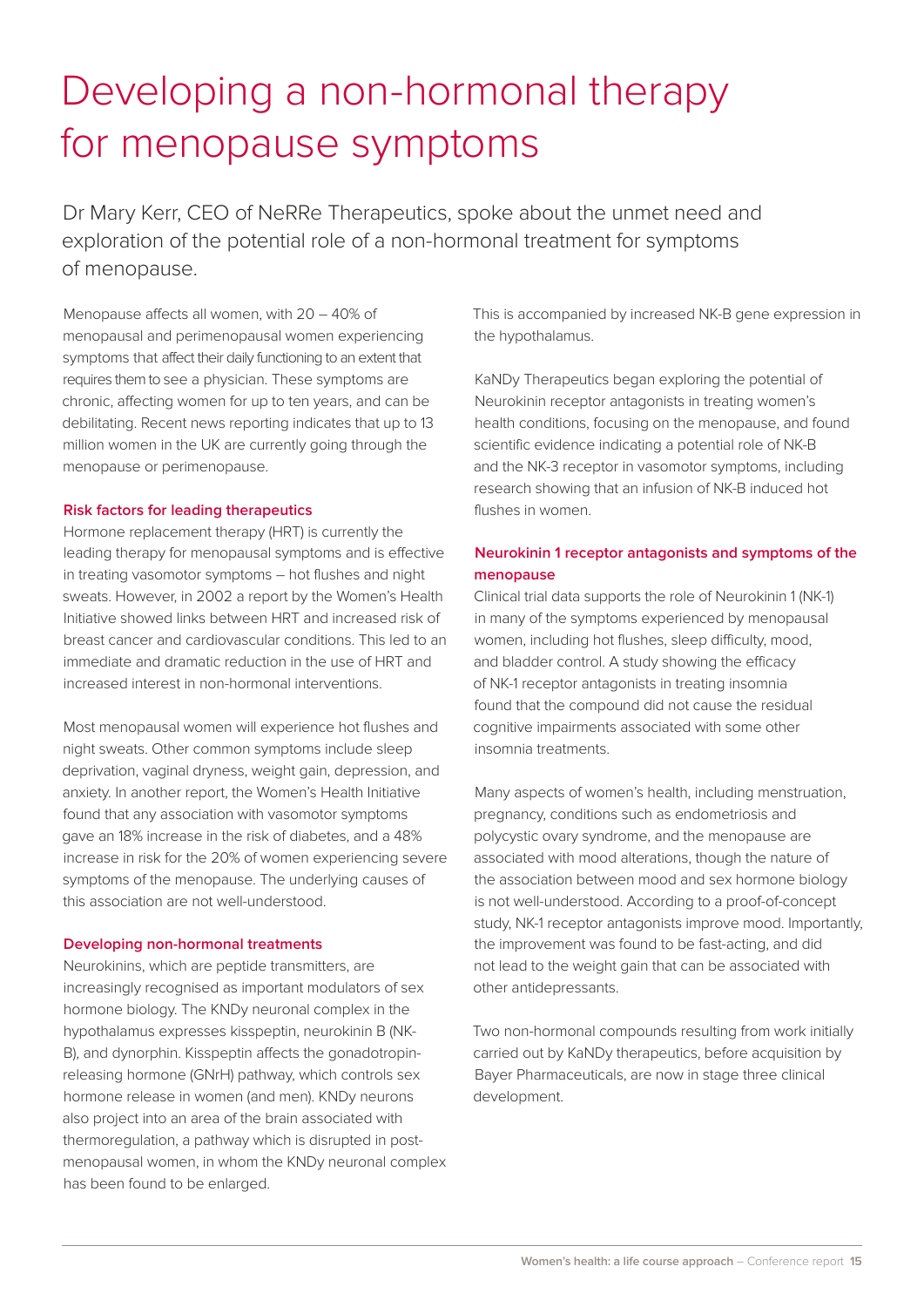# Diversity and inclusion, empowerment of women in women's health, and the importance of an evidence-based approach

Dr Pauline Williams, GSK, chaired the session with panellists: Dr Metin Gülmezoglu, Concept Foundation; Professor Dame Lesley Regan, International Federation of Gynecology and Obstetrics; Dr Christine Ekechi, Imperial College Healthcare NHS Trust; Dr Lilian Hunt, EDIS.

### **Diversity, inclusion and the impact of inequality**<sup>14</sup>

- A national strategic plan for women's health is needed. Women are 51% of the population and 47% of the workforce yet they have been disproportionately disadvantaged over decades.
- A recent HFEA (Human Fertilisation and Embryology Authority) report found that Black and Asian women were more likely to have poorer outcomes when seeking fertility treatments<sup>15</sup>.
- The Lancet found that Black women are more likely to suffer recurrent miscarriage.
- Health inequalities exist alongside wealth inequalities. Receiving secondary education also predicts better health. In a global context, the education of women is central to women's empowerment<sup>16</sup>.
- The traditional approach to training doctors focuses on disease intervention rather than prevention, which is only a third of the problem. To make an impact, there is a need to consider the lifestyle and to focus on the things that matter most to girls and women.
- Topics that can be considered 'embarrassing' or 'taboo' around sex, fertility, abortion etc cause health inequality and must be discussed.
- All ethnicities and all races must be involved in the discussion from the beginning, and not just from a medical perspective. The social determinants of health are the main driving force of health.

### **Data gaps in women's health**

- There is a significant lack of data around race and ethnicity in areas such as fertility, maternal mortality and postmenopausal health.
- Collecting data based on ethnicity, such as diet amongst geographical groups, will provide more information than data based on race, which is a social construct. Recent immigrants, as a culture, are often healthier than their second or third generation descendants.
- Black and Asian Minority groups are overrepresented in the lower socio-economic groups, which is a major marker for poorer outcomes. It is important to understand why this is the case.
- Basic science of pregnancy and the understanding of early pregnancy and complications should be improved. For example, in the treatment of pre-eclampsia, magnesium sulphate has been used since the 1950s. Based on the scientific advances in the last 70 years across other fields, we would expect there have to have also been more innovation in the treatment of pre-eclampsia..

"Often, we talk about Black, Asian, or ethnic minority women only as receivers of innovation, rather them being the drivers and innovators of new technology."

Dr Christine Ekechi, Imperial College Healthcare NHS Trust

14. The panel discussion focused on ethnic diversity.

<sup>15.</sup> <https://www.hfea.gov.uk/about-us/publications/research-and-data/ethnic-diversity-in-fertility-treatment-2018/>

<sup>16.</sup> [https://www.thelancet.com/journals/lancet/article/PIIS0140-6736\(21\)00954-5/fulltext](https://www.thelancet.com/journals/lancet/article/PIIS0140-6736(21)00954-5/fulltext)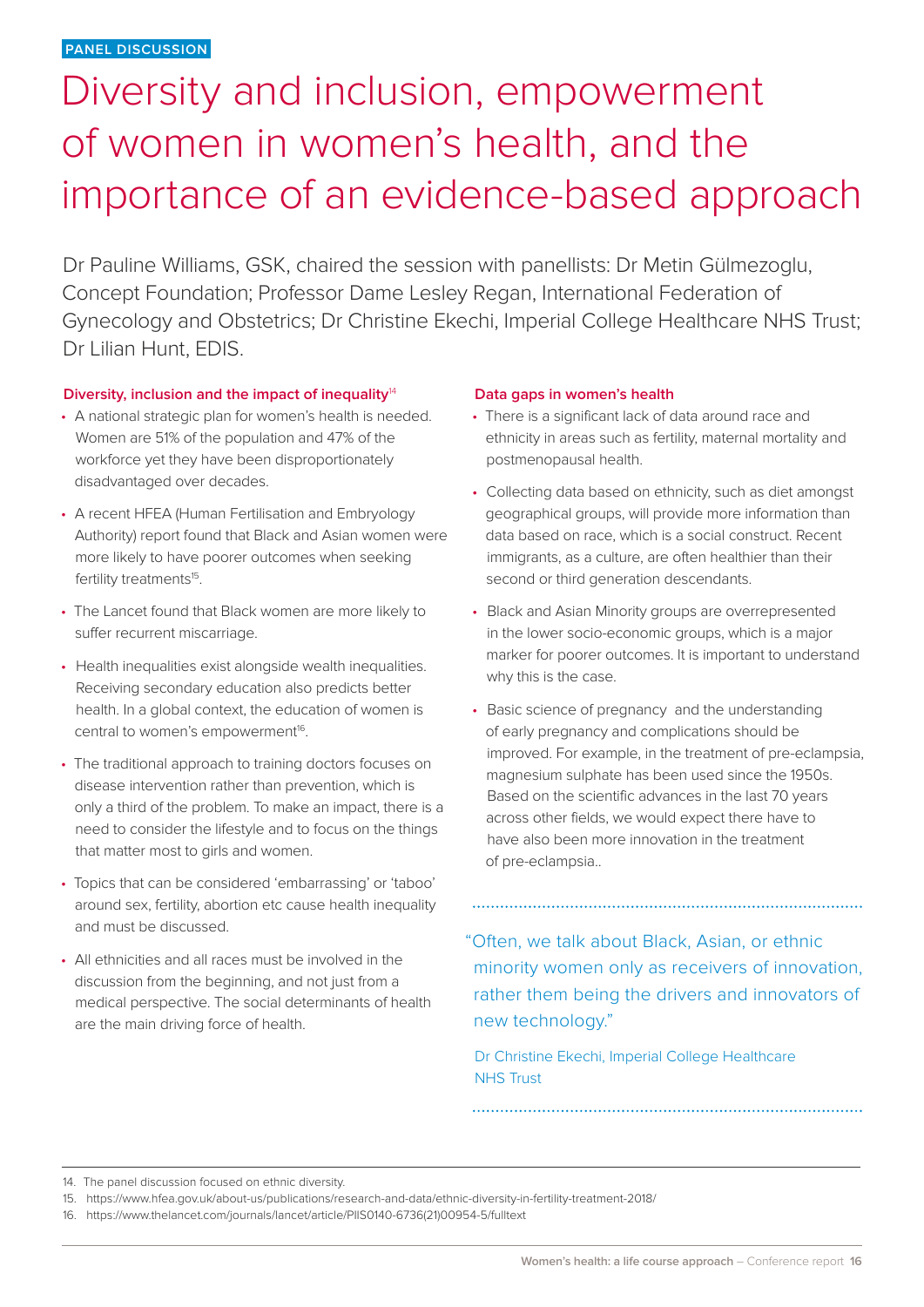### **Diversity in research**

- Diversity and inclusion must be considered across the entire cycle from funding and prioritization of where unmet needs are, design of research, evaluation, and the sharing of results. Collaboration across funders and organizations is critical to ensure success.
- The UK is far behind its peers. Many organisations across the globe have put into practice policies that require sex or gender analysis within research at the proposal stage. The Canadian Institute for Health Research has been supporting diversity in research for over a decade.
- The UK is starting to make progress and discussing the use of both male and female mouse models, which is widely considered to be good research.
- Large shifts to support historically under supported areas are needed and funders have a responsibility to help researchers fill the gap. Greater funding support into women's health research is important and there are many global examples of countries doing this. A report by EDIS is documenting this approach. Funders from the UK should note that sex, gender, or diversity analysis can and should be embedded across all areas<sup>17</sup>.
- Cross disciplinary teams including social scientists, engineers and others should be encouraged to bring in new innovations.

"Why are pregnant women at risk of preeclampsia or pre-term labour? There are still no dedicated, effective and safe medicines, despite huge progress in our understanding in the last thirty years."

A Metin Gülmezoglu, Concept Foundation

"It's vital that the research we commission, design, and fund includes consideration of sex and gender wherever relevant and this is both promoted and supported by inclusive education and policies."

Dr Lilian Hunt, EDIS, Wellcome Trust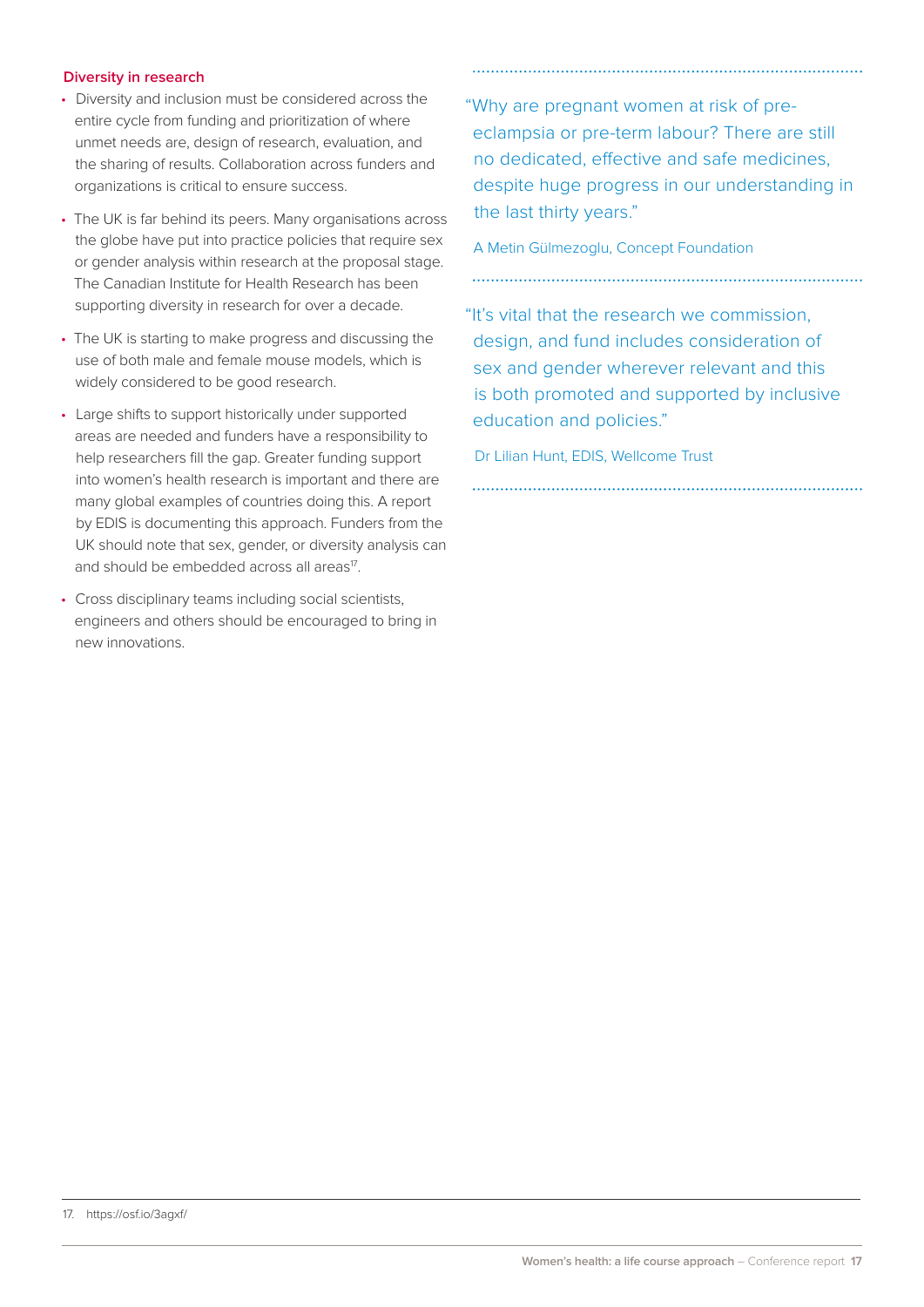### **Barriers to implementation**

- Developing solutions and new medicines for pregnancy specific conditions can only be done with the participation of pregnant women.
- Any medicine with a chance of being delivered to pregnant women must go through clinical trials with women. Currently, the responsibility of the choice is passed onto the care provider and the patient.
- Collaborations between global regulatory bodies have potential to change and reduce barriers.
- Women's health and the life arc much be approached from two aspects – prevention through social determinants and new treatments. Currently, there is an issue with the development of new treatments for pregnancy.
- The term "Femtech" has isolated what is actually "inclusive health care technology" and may have led to reduced funding in an essential area.
- The UK has a high 45% unplanned pregnancy rate, which signifies lack of necessary sexual education.
- Abortion figures have risen in recent years amongst women in their thirties and forties who are unable to access long term reversible contraception.
- COVID-19 has assisted in simple key recommendations being implemented such as the contraceptive pill becoming available over the counter. Comparably, a fraction of the years of research went into Viagra before it became available in this way.
- It is unlikely that any single institution can deal with big challenges such as pregnancy complications and new medicines. They require population-wide studies. Similarly international collaborations in other diseases have been very successful.
- Government bureaucracy has prevented many simple and practical solutions for women's health being implemented. One such solution would be to develop women's health hubs, which deal with all elements of service providers in one visit.
- The problem with a lack of funding in women's health research means that engineers and scientists are disincentivized from working in this area.
- The UK is on the cusp of a change in funding policy. The lack of activity in women's health research means there is a lot of low hanging fruit to be harvested.

"The UK is far behind its peers. There are many organisations across Europe and North America that have put policies within their funding bodies that requires sex or gender analysis within research at the proposal stage."

Dr Lilian Hunt, EDIS, Wellcome Trust

"When you get it right for women, everyone benefits. When you do it right, it is much, much cheaper, because it is always more costeffective to prevent problems from developing."

Professor Dame Lesley Regan, International Federation of Gynecology and Obstetrics